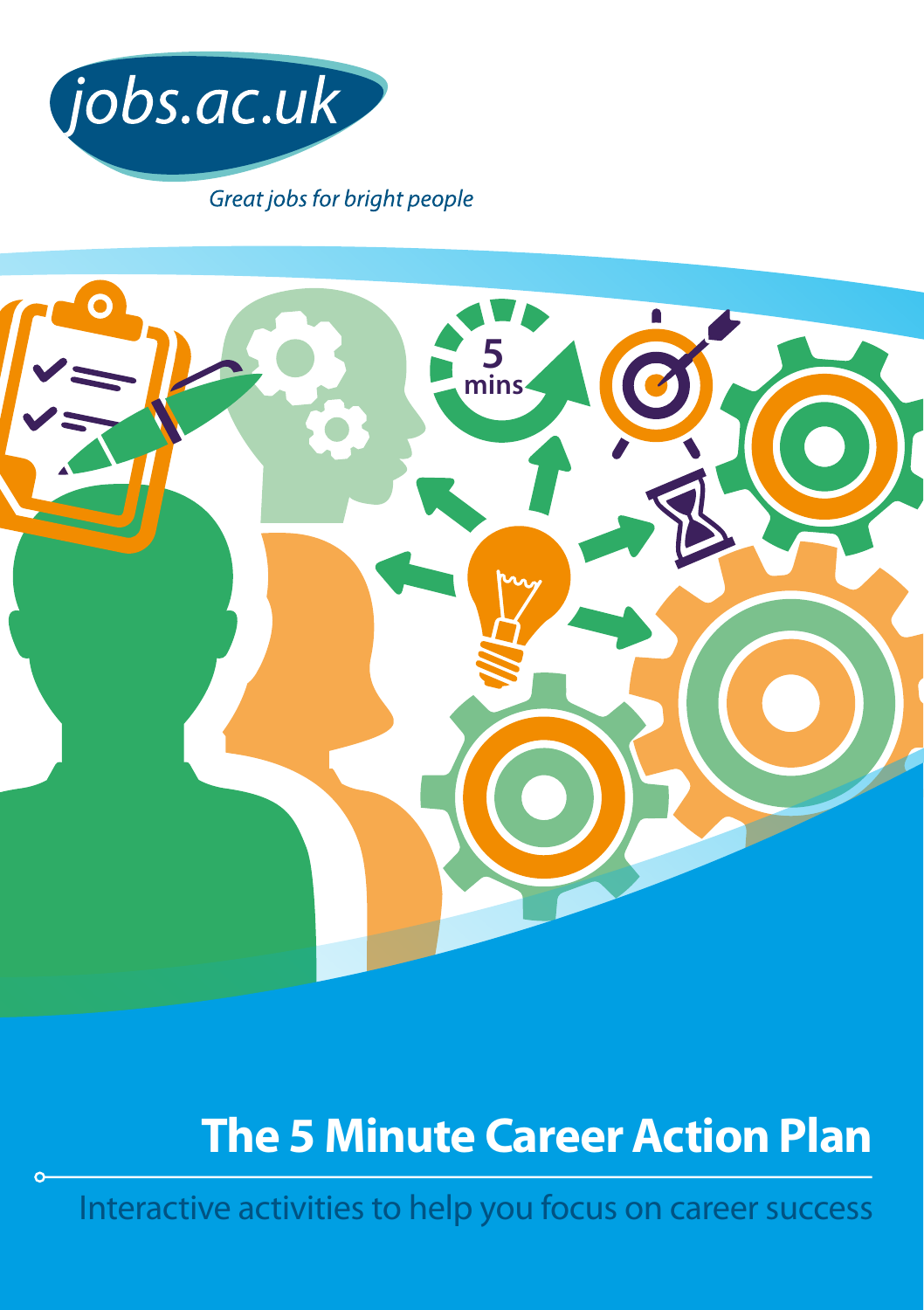### **Introduction**

**Are you unsure of what you want to do next? Do promotion opportunities keep slipping away from you? Or are you simply drifting along?** 

We spend most of our lives at work, but how often do we actively make a choice about our career and actually commit to a decision? This interactive guide will allow you to take stock, consider what is important to you and then help you to produce your own strategy for personal career success.

The 5 minute career action plan is for anyone who is short of time and wants a structured approach to their career planning. It can be particularly helpful for people just starting out, individuals seeking promotion or a career change and people wanting to address their work-life balance.



## **Why do I need a career action plan? <sup>1</sup> <sup>2</sup>**

A career action plan enables you to focus your thoughts and ideas into a series of steps to achieve your career objectives within a realistic timescale. The process takes into account the fact that situations change and plans can be reviewed and altered.



### **1. Consider where you are now**

It is useful to examine your current situation and consider whether your work matches your aspirations, needs and lifestyle. Take some time to decide whether you are fulfilled and satisfied or whether something needs to change. Try the Career Focus Guide on the next page to assess this.

### **2. Decide where you want to be**

You may have a clear idea about your career. However, it can be interesting to explore new possibilities, particularly if you're not happy in your current role. You can then use this information as a starting point to create a realistic vision of your future. The Career Focus Guide will help you to look at future options and decide what is important to you.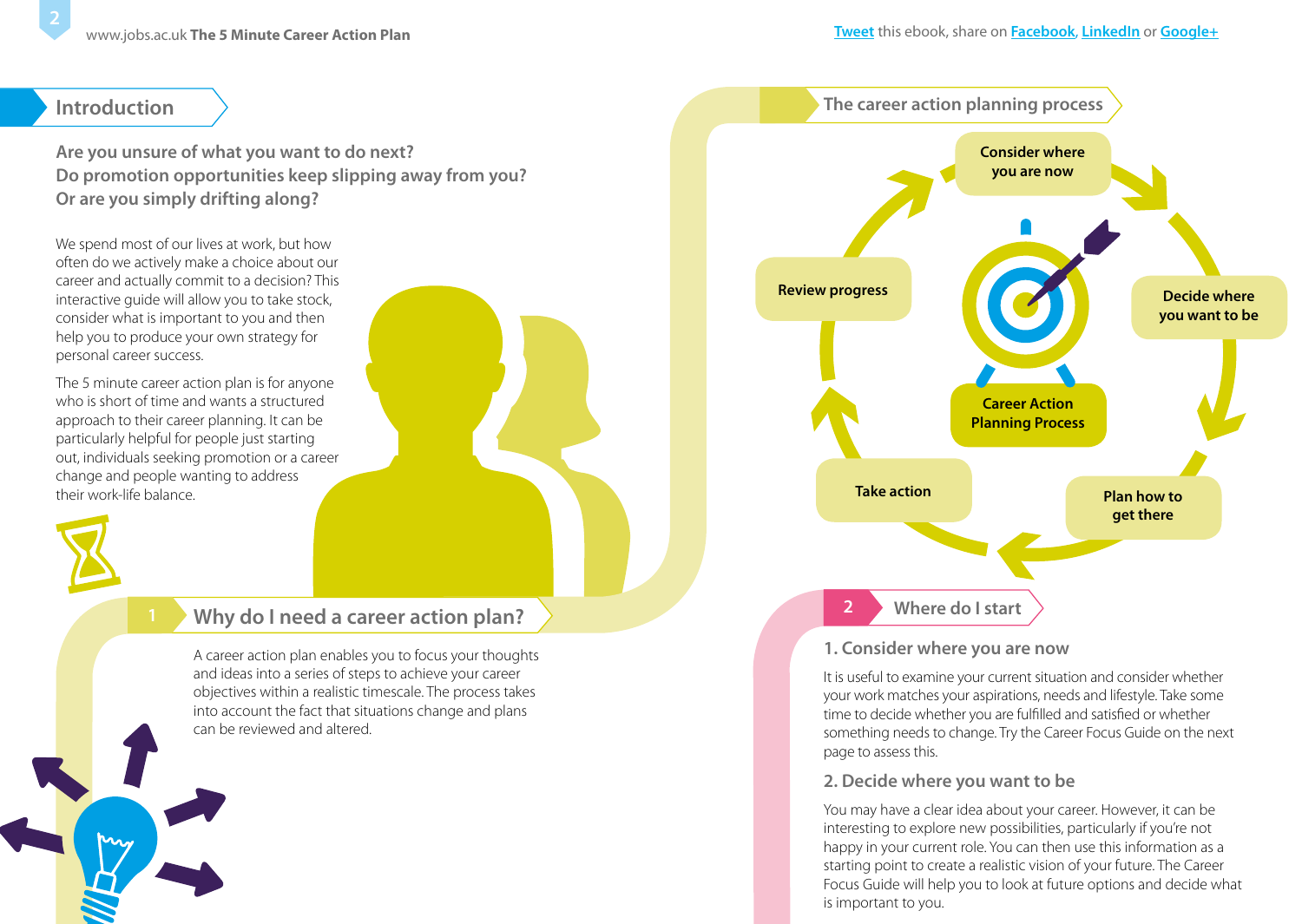### **The career focus guide**

Use the guide to shape your thoughts and ideas and then define what you intend to do. If you have a long list of aims, order them according to your priorities.

### **My career**

Are you inspired by your work? **Y** N

Do you use your strengths and talents at work?  $Y \cap N$ 

Are you comfortable with your work colleagues? **Y** N

Does your work allow you to reach your potential?  $Y \cap N$ 

Are you valued and recognised at work in a way which is meaningful to you?  $Y \cap N$ 

Do you have the right stress level at work for you?  $Y \cap N$ 

### **My life**

| Are you in control of your life?                                                    |  |
|-------------------------------------------------------------------------------------|--|
| Do you have a clear sense of purpose?                                               |  |
| Is there sufficient time for your family and friends?                               |  |
| Do you have enough time to do what you need to relax and remain healthy? $Y \cap N$ |  |
| Is there sufficient time for leisure and to pursue your interests?                  |  |

### **My needs**

What do you need to feel fulfilled in life?

What motivates and inspires you?

What energises you?

What are your priorities?

What kind of work would you like to do?

What is important to you in your work and life?

What is your preferred work environment?

### **My future**

What would you do if you knew you couldn't fail?

Is anything holding you back and if so, how could you change this?

What do you want to have realistically achieved by the end of your life?

What are your options and priorities for the future?

Create a realistic vision of your future, which takes into account your work and your life

### **What do I need to find out about**

#### **What will I do? What are my broad aims?**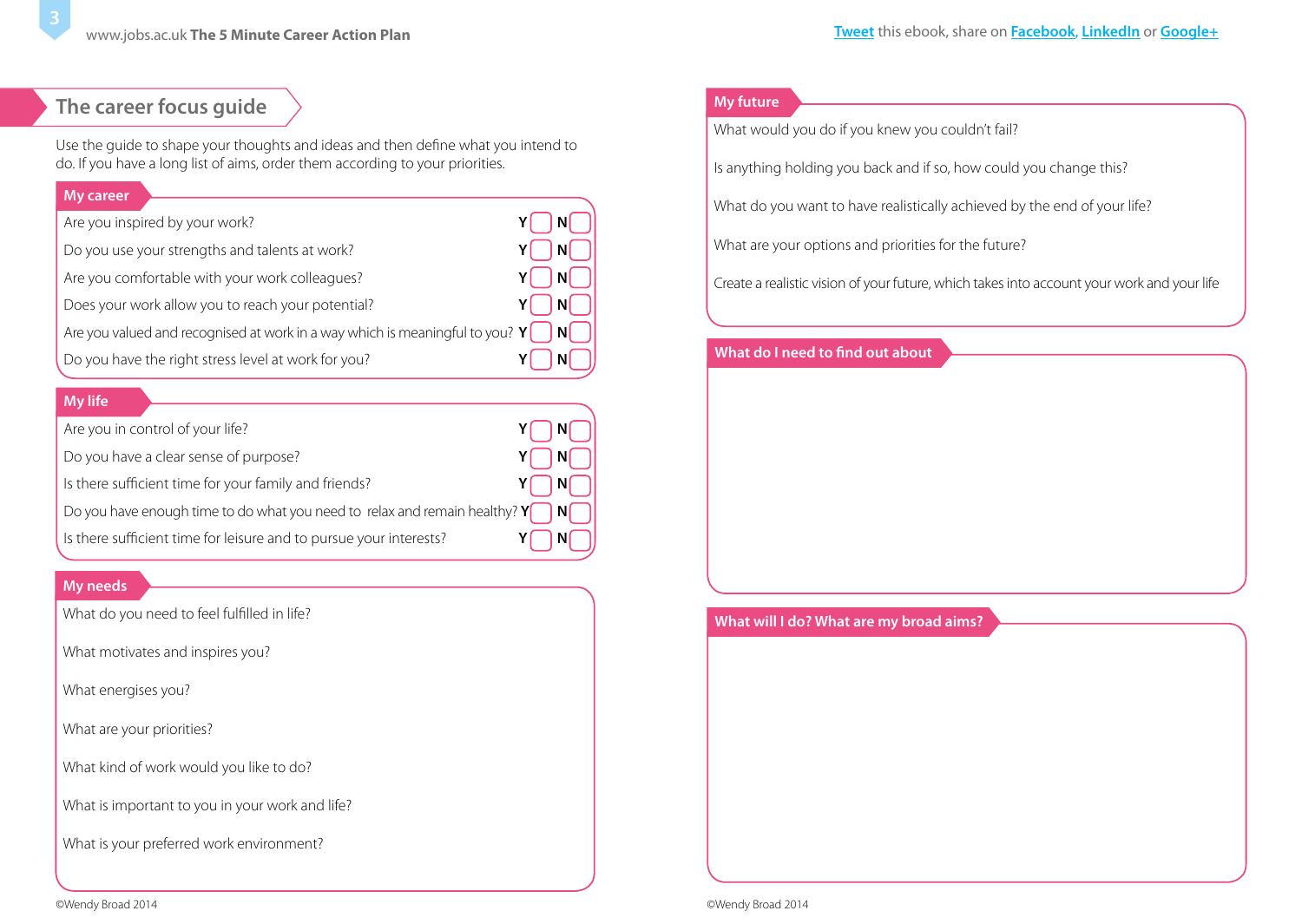**3**

### **Plan how to get there**

This is where you decide on a strategy to achieve your career aims. If you want to remain focused and committed to your aims, it is helpful to identify specific tasks to achieve them. Your broad aims will set the scene and provide an overview of what you intend to do. The next stage is to break these down into more practical step-by-step goals.

Setting SMART goals can help you to keep on track. These are clear objectives, written simply and concisely which are Specific, Measurable, Achievable, Relevant and Timed (SMART). They highlight exactly what you will do, specifying a clear, tangible outcome within a set time frame. Each task needs to be something that you are willing and able to do, as well as being relevant to your aims.

#### **How to set SMART goals:**

| <b>Specific</b> | I Identify a clear outcome that you want to achieve                                             |
|-----------------|-------------------------------------------------------------------------------------------------|
|                 | <b>Measurable</b>   How will you know when you've done it?                                      |
|                 | <b>Achievable</b>   Is it feasible within your time frame?<br>Are you motivated to complete it? |
| <b>Relevant</b> | Is it relevant to your career aims?                                                             |
| <b>Timed</b>    | When will you complete this by?                                                                 |

#### **Example:**

**Broad aim:** To be promoted to Team Leader within the next 2-3 years

**SMART goal:** I will discuss my career aim with my manager by 30 April to establish the feasibility of my plans and identify and agree a set of personal and professional development targets by 31 May to enable my career progression.



### **4 Take action**

This is where you implement your plan. However, even the most well thought out goals can sometimes be challenging. Some ideas are highlighted to help you to stay on course.

**• Assess your commitment to completing your goals**

Unless you are totally committed to your goals you are unlikely to complete them.

Reflect on your goals and give yourself a score of 0-10 for each one, with 0 for no commitment up to 10 for total commitment. If your score is less than 10, what would have to change to achieve a score of 10? Be sure to adapt your plans if required.

**• Are your aims and goals clear and feasible?**

Aims and goals need to be clearly defined and realistic if they are to be achieved. It helps if they are slightly challenging, but still within your comfort zone.

#### **• Make lists or use reminders**

Making To-do lists can also be very useful, enabling you to have a real sense of progress each time you tick off an item. Alternatively, try sending yourself a reminder in the form of a text message to kick-start your momentum.

#### **• Enlist some support**

Involving others in action planning can increase the chances of successful completion; identify friends, family, or a mentor who can support you and help you to stay focused.

### **• Brainstorm your way forward**

Procrastination can get the better of us all, so if this applies to you, try brainstorming what to do next. Just write down anything and everything that comes to mind in relation to your goal, without being judgemental. Then order the relevant items according to what is important. This can break the block and get you started, even if things change later on.

### **• Reward yourself**

In order to keep motivated while completing a series of tasks, it can make a difference to reward yourself as you complete each major milestone.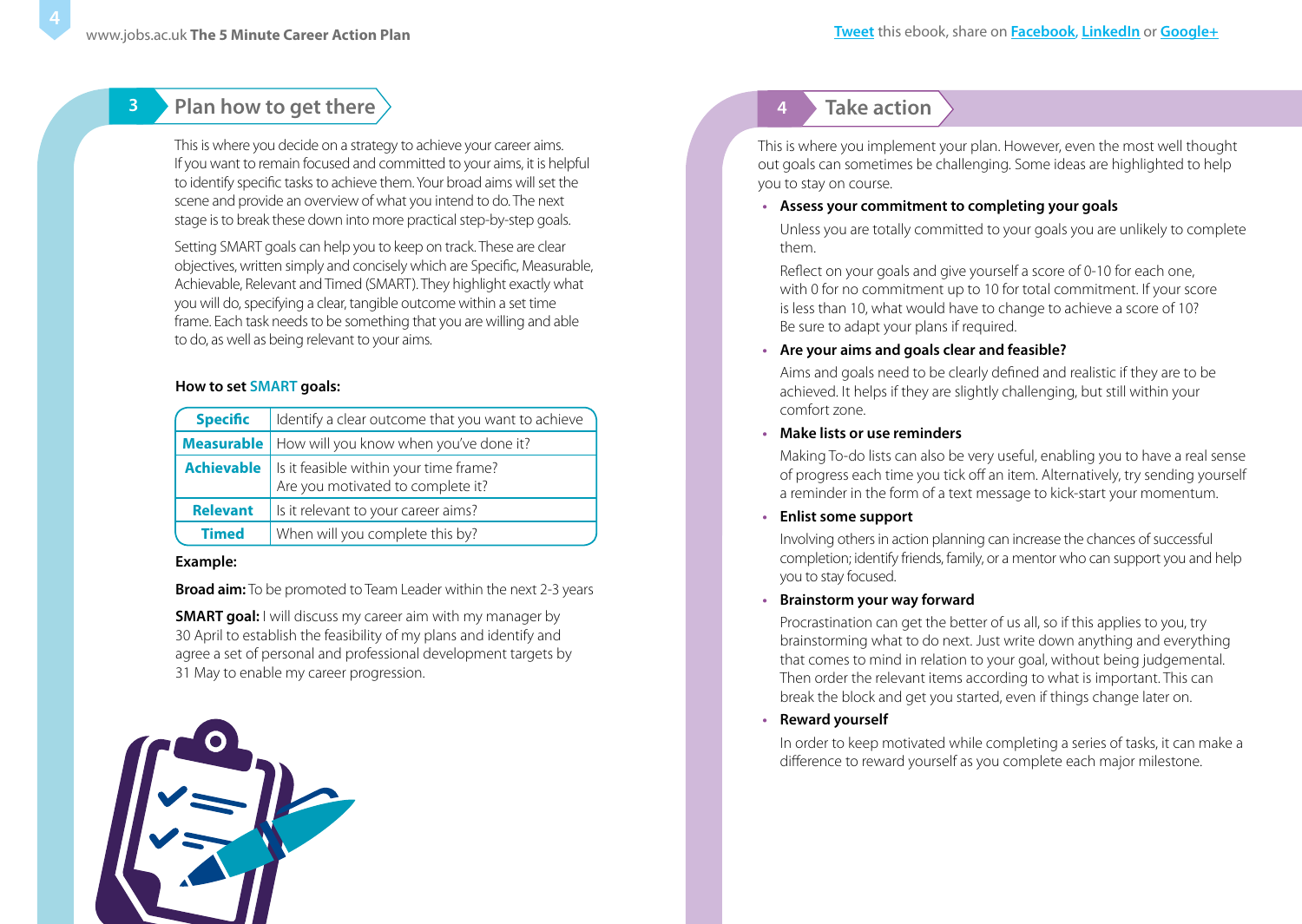#### **Notes**

### **5 Review progress**

Situations and priorities can change so a regular review process is valuable to ensure that your goals are still appropriate and allow new ones to be added. Decide how often is best for you. If things go wrong, use the experience as a learning opportunity and revise your plan accordingly.



- 8) Reward yourself for successes
- 9) Mistakes can happen: use the experience to learn and then move on
- 10) Be flexible, review your progress regularly and be willing to adapt and change



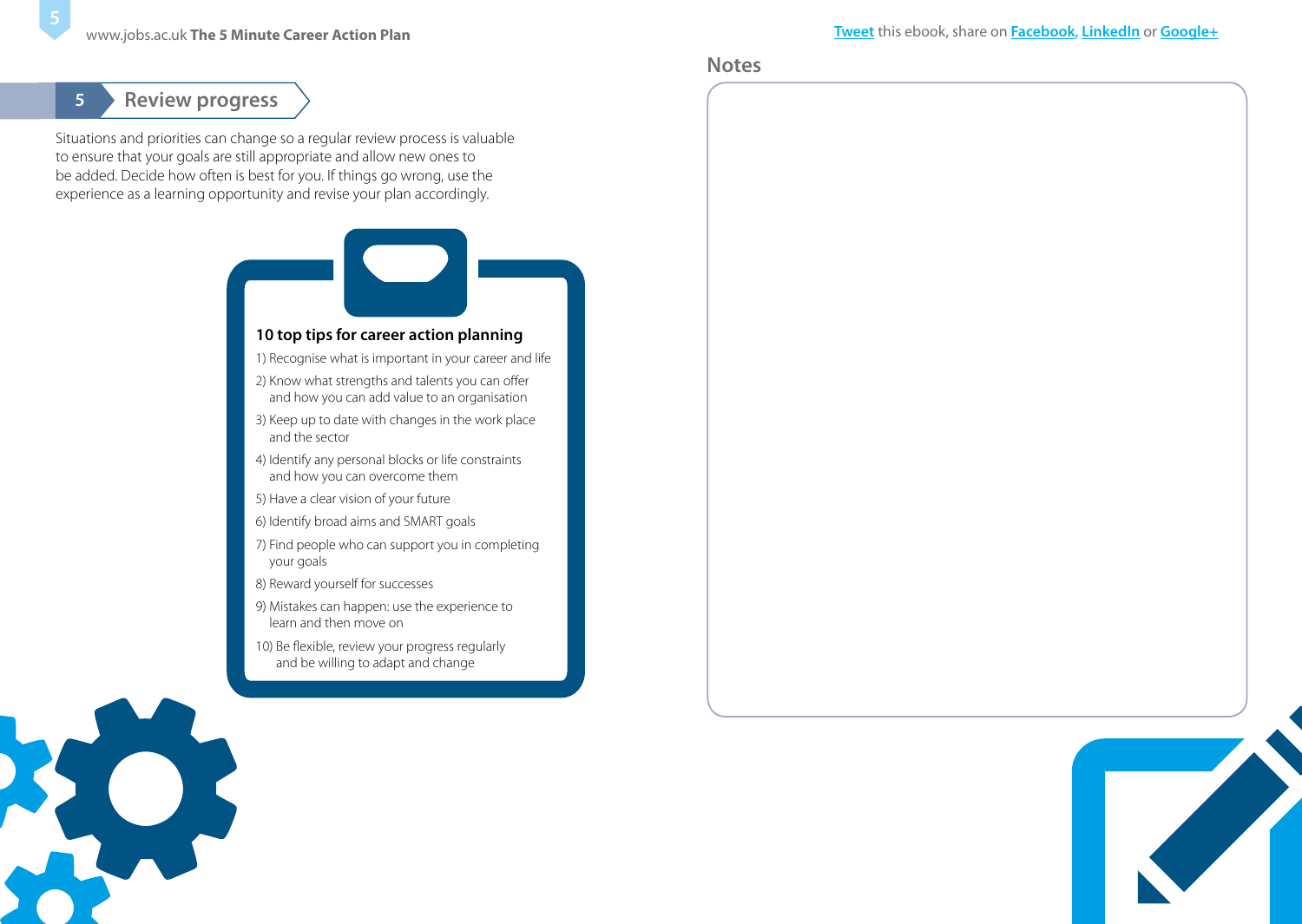### **Example of a SMART Career Action Plan**

**Broad Aim:** To identify a new career where I feel that I can make a real difference

| <b>Goals</b>   | What will I do?<br><b>Make your goal SMART</b><br>(Specific, Measurable, Achievable, Relevant)                                                                                     | <b>Date to be</b><br>completed<br>by (Timed) | <b>Outcome</b>                                                                                                                                       | <b>Date</b><br>completed |
|----------------|------------------------------------------------------------------------------------------------------------------------------------------------------------------------------------|----------------------------------------------|------------------------------------------------------------------------------------------------------------------------------------------------------|--------------------------|
|                | Undertake online research to Identify a local Career Consultant; arrange an<br>appointment to consider my career options; meet up.                                                 | 10 Jan                                       | Identified Career Consultant; appointment on 10 Jan                                                                                                  | 10 Jan                   |
| 2              | Research and select a career-matching tool to identify potential career options;<br>identify 3 job profiles of interest.                                                           | 25 Jan                                       | 3 jobs of interest:<br>Teacher<br>Art therapist<br>Holistic therapist                                                                                | 25 Jan                   |
| $\mathcal{S}$  | Using the internet, identify 3 local organisations offering my jobs of interest;<br>arrange a meeting at each organisation to find out more about each role.                       | 10 Feb                                       | Meetings arranged at:<br>Smalltown Primary School; Smalltown Art Therapy Group,<br>Essence Holistic Therapy Clinic                                   | 10 Feb                   |
| $\overline{4}$ | Meet with staff in roles of interest; reflect on and list the pros and<br>cons of each job to enable me to consider the reality of each option.<br>Prioritise the list of options. | 10 March                                     | Interested in exploring teaching and art therapy; excluded Holistic therapy<br>as prefer to be employed by an organisation rather than self-employed | 10 March                 |
| 5              | Talk to Career Consultant to discuss my career options in more detail<br>and decide what to do next.                                                                               | 20 March                                     | Spoke to Career Consultant on 20 March; decided to work shadow<br>teacher and art therapist                                                          | 20 March                 |
| 6              | Organise and complete work shadowing with primary school teacher<br>and art therapist to enable me to make a career choice.                                                        | 30 April                                     | Decided to pursue art therapy as a career                                                                                                            | 30 April                 |

Now you can use the template on the next page to produce your own career action plan.

Start with your broad aims, order them according to your priorities and then break each one down into a set of SMART goals.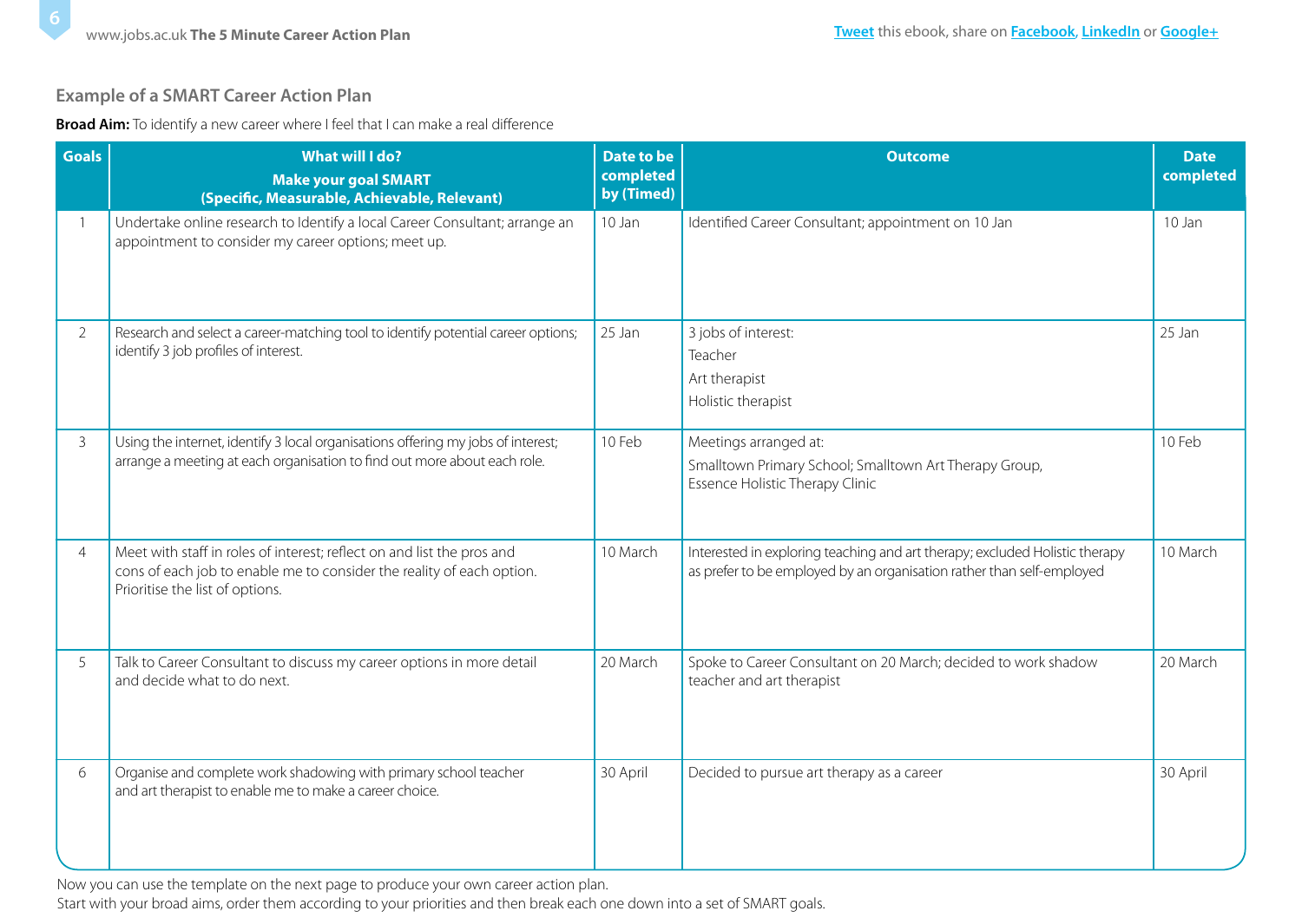### **My SMART career action plan**

| <b>Goals</b>   | What will I do?<br>Make your goal SMART<br>(Specific, Measurable, Achievable, Relevant) | Date to be<br>completed<br>by (Timed) | <b>Outcome</b> | Date<br>completed |
|----------------|-----------------------------------------------------------------------------------------|---------------------------------------|----------------|-------------------|
| $\mathbf{1}$   |                                                                                         |                                       |                |                   |
|                |                                                                                         |                                       |                |                   |
| $\overline{2}$ |                                                                                         |                                       |                |                   |
| $\mathsf{3}$   |                                                                                         |                                       |                |                   |
| $\overline{4}$ |                                                                                         |                                       |                |                   |
| 5              |                                                                                         |                                       |                |                   |
| $\sqrt{6}$     |                                                                                         |                                       |                |                   |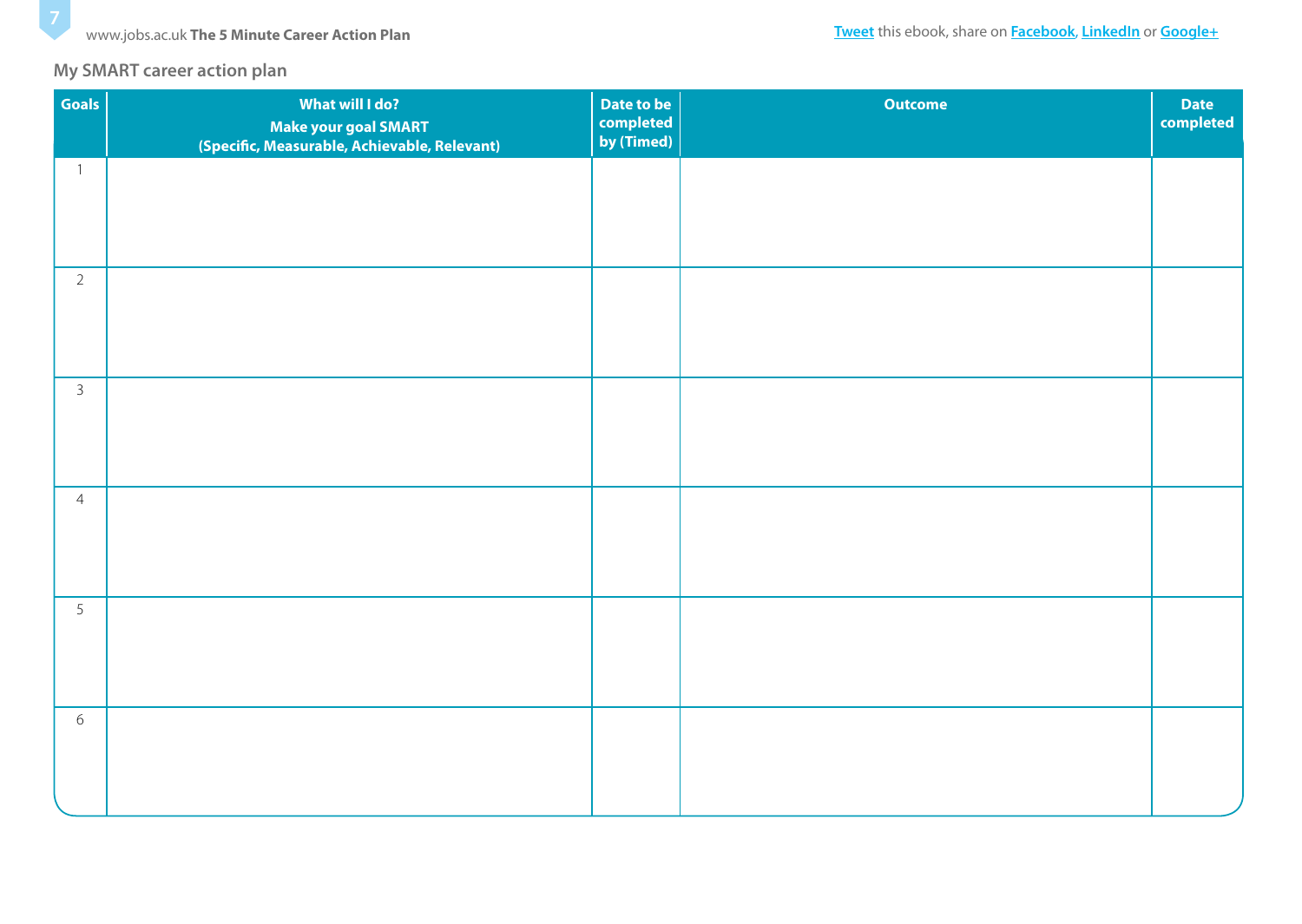### **About the author**

Dr Wendy Broad is an independent career and professional development consultant. She started her career as a biomedical research scientist and manager in the pharmaceutical industry and more recently worked in the higher education sector in a variety of careers and professional development roles. She has a qualification in career guidance from the University of Warwick and is an accredited Myers Briggs Type Indicator (MBTI) facilitator and Morrisby Guidance Adviser. She has worked with a wide range of clients from preuniversity students, undergraduates and researchers through to senior academics and company directors.



### **Further reading**

[Interactive CPD Toolkit](http://www.jobs.ac.uk/careers-advice/resources/ebooks-and-toolkits/interactive-cpd-toolkit) Career Development

Toolkit for Higher

[Career Change Toolkit](http://www.jobs.ac.uk/careers-advice/resources/ebooks-and-toolkits/career-change-toolkit) 





[Education Professionals](http://www.jobs.ac.uk/careers-advice/resources/ebooks-and-toolkits/career-development-toolkit-for-higher-education-professionals) 



### **Important Tip:**

For tips and advice on longer term planning - 1 year ahead, 5 years, 10 years and end of career - please see '[Long Term Academic Career Planning](http://www.jobs.ac.uk/careers-advice/managing-your-career/1231/long-term-academic-career-planning/)'

by Dr Catherine Armstrong